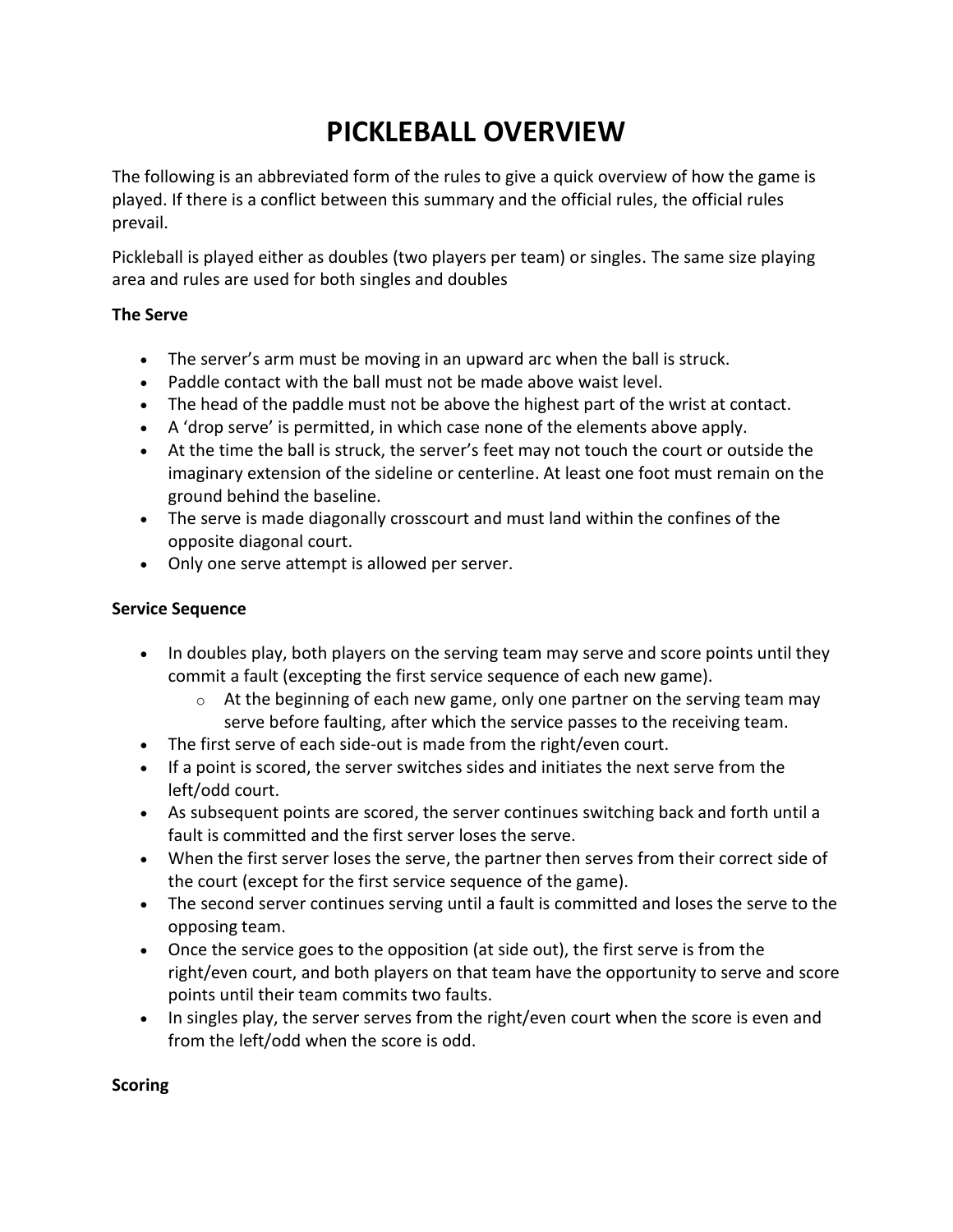- Only the serving team may score points.
- Games are typically played to 11 points, win by 2.
- Tournament games may be played to 15 or 21, win by 2.
- When the serving team's score is even, the player who was the first server in the game for that team will be in the right-side court when serving or receiving; when odd that player will be in the left-side court when serving or receiving.

## **Two-Bounce Rule**

- When the ball is served, the receiving team must let it bounce before returning, and the serving team must let it bounce before returning.
- After the ball has bounced once in each team's court, both teams may either volley the ball (hit the ball before it bounces) or play it off a bounce (ground stroke).
- The two-bounce rule eliminates the serve and volley advantage and extends rallies.



#### **Non-Volley Zone**

- The non-volley zone is the court area within 7 feet of both sides of the net. It is commonly referred to as "the kitchen."
- Volleying is prohibited within the non-volley zone. This rule prevents players from executing smashes from a position within the zone.
- $\bullet$  It is a fault if:
	- $\circ$  a player, when volleying, steps in the non-volley zone or on an associated nonvolley zone line.
	- $\circ$  a player, when volleying, crosses the non-volley zone line or into the non-volley zone with any part of their body, clothing, or anything they are carrying (even if carried by momentum).
	- $\circ$  A player, after volleying, a player is carried by momentum into or touches the non-volley zone, even if the volleyed ball is declared dead before this happens.
- A player may legally be in the non-volley zone any time other than when volleying a ball.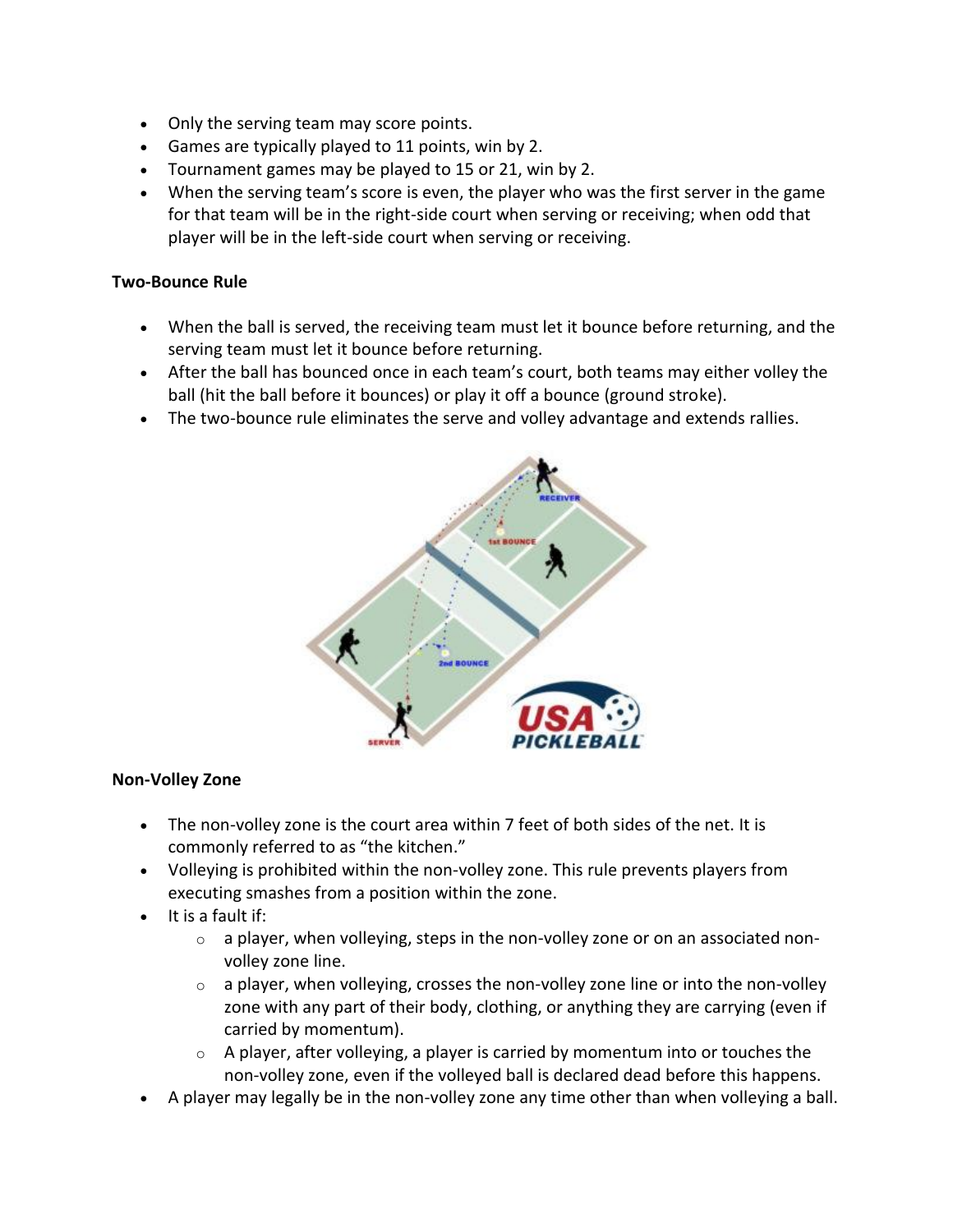## **Line Calls**

- A ball contacting any part of any line, except the non-volley zone line on a serve, is considered "in."
- A serve contacting the non-volley zone line is considered short and a fault.

## **Faults**

- A fault is any action that stops play because of a rule violation.
- A fault by the receiving team results in a point for the serving team.
- A fault by the serving team results in the server's loss of serve or side out.

## **Determining Serving Team**

Any fair method may be used to determine which player or team has first choice of side, service, or receive. (Example: Write a 1 or 2 on the back of the score sheet.)